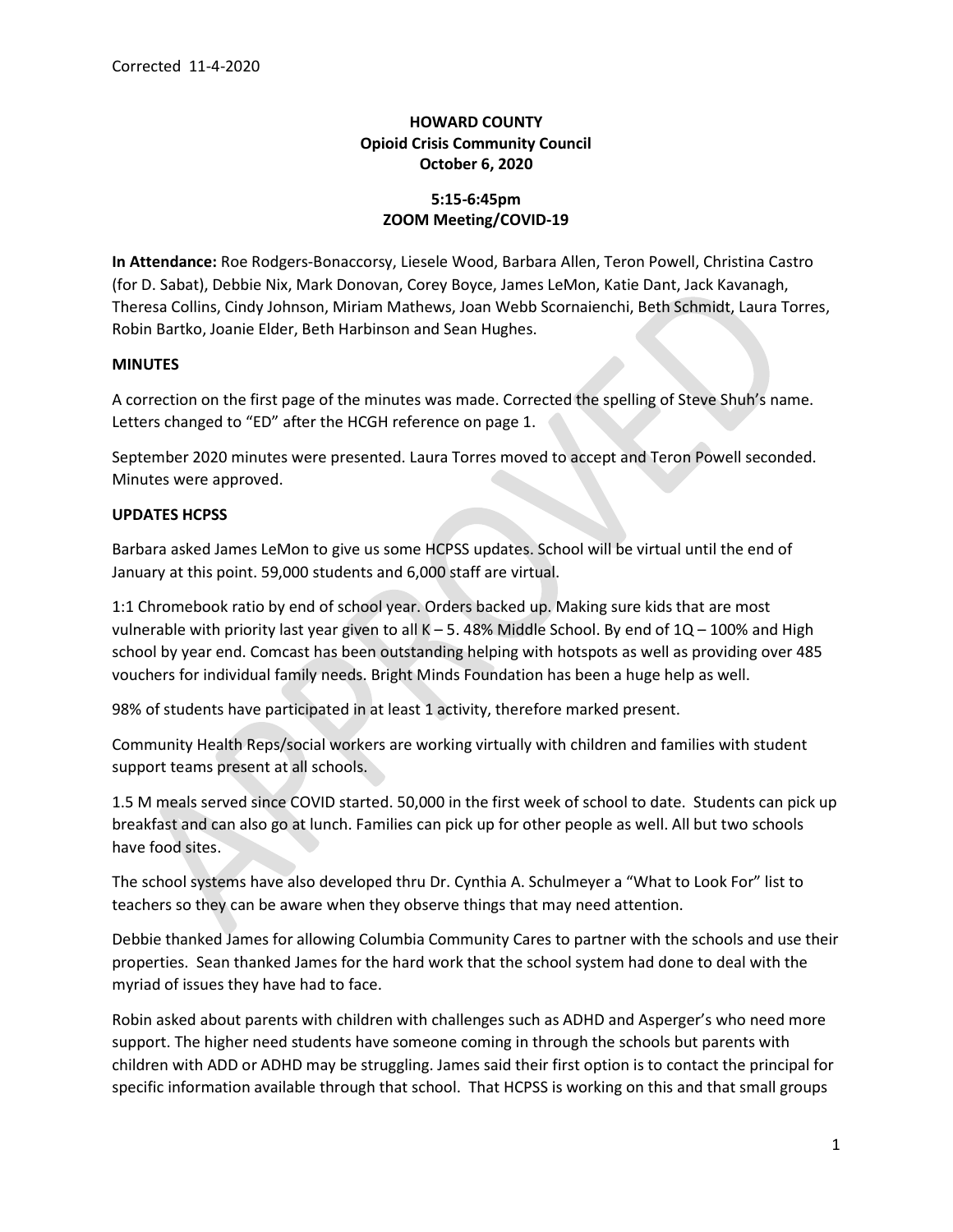of these students may be the first to come into the schools in small groups to get this help. Also connecting them to resources within the county to help.

Laura asked James about how the school system might support families struggling with substance abuse issues and asked if we could incorporate any of our info we want to get to parents into their communication. Perhaps at food pick up? Beth S. also suggested we get information into parents' hands.

James said the schools are working through the school support team on the Canvas site to access resources. They were trained to look here for resources. Community News Website – he will send us a link – is an area where we can get our information posted. This goes out weekly to the Principals, but they then choose what to send to parents.

Beth H. told James that our committee was looking for ways we could systematically and directly get information into the hands of parents. She reiterated that there was a need for this information to get out as this was a pandemic much like COVID.

Barbara concluded that the schools were doing a lot but that there was much more that we wanted to see done. It appears the general process for getting information into the schools remains the same. This continues to be a source of frustration especially given the reality of substance use disorder in the County.

## ANNOUNCEMENTS

Barbara shared that the Opioid Operational Command Center (OOCC) is being reassigned under the Maryland Department of Health (MDH). Though they continue to report to the Governor, the change officially results in the OOCC reporting to Robert Neale, MD Secretary of Health. Do not panic – they are still operating. This change makes sense given the nature of their focus on behavioral health.

Flora has resigned from the council due to changes in her work. She is grateful for her time on the Council and thanks all for her time with us.

John Way cannot be here as he is dealing with end of life issues with his mother and uncle.

Sent revised Executive Order to Carl DeLorenzo. On hold because of things going on in his world.

Roe mentioned HCHD is launching sterile syringe RV services November 2<sup>nd</sup>. Look for the RV in the parking lot area closest to the Stamford Grill. Will potentially have it out in the community.

 Also, LEAD (Law Enforcement Assisted Diversion) program is starting in Howard County. Stayed tuned for more information. The HCHD is putting together a Behavioral Health summit with Aetna over a 5 month period starting mid-November mid-month on Wednesdays at noon. Fliers will go out soon.

Liesele added that campaigns of Fentanyl are Deadly and Peer Support materials are ready. Will be available for email, posting on FB as well as printed materials for distribution.

Joan thanked everyone for for distributing campaign materials for medication and sharps collection (take back day) and asked that people please spread the word. She and Cindy are working again on a series of parent classes (Guiding Good Choices) starting October 22<sup>nd</sup>. On HCDF Facebook page for sharing.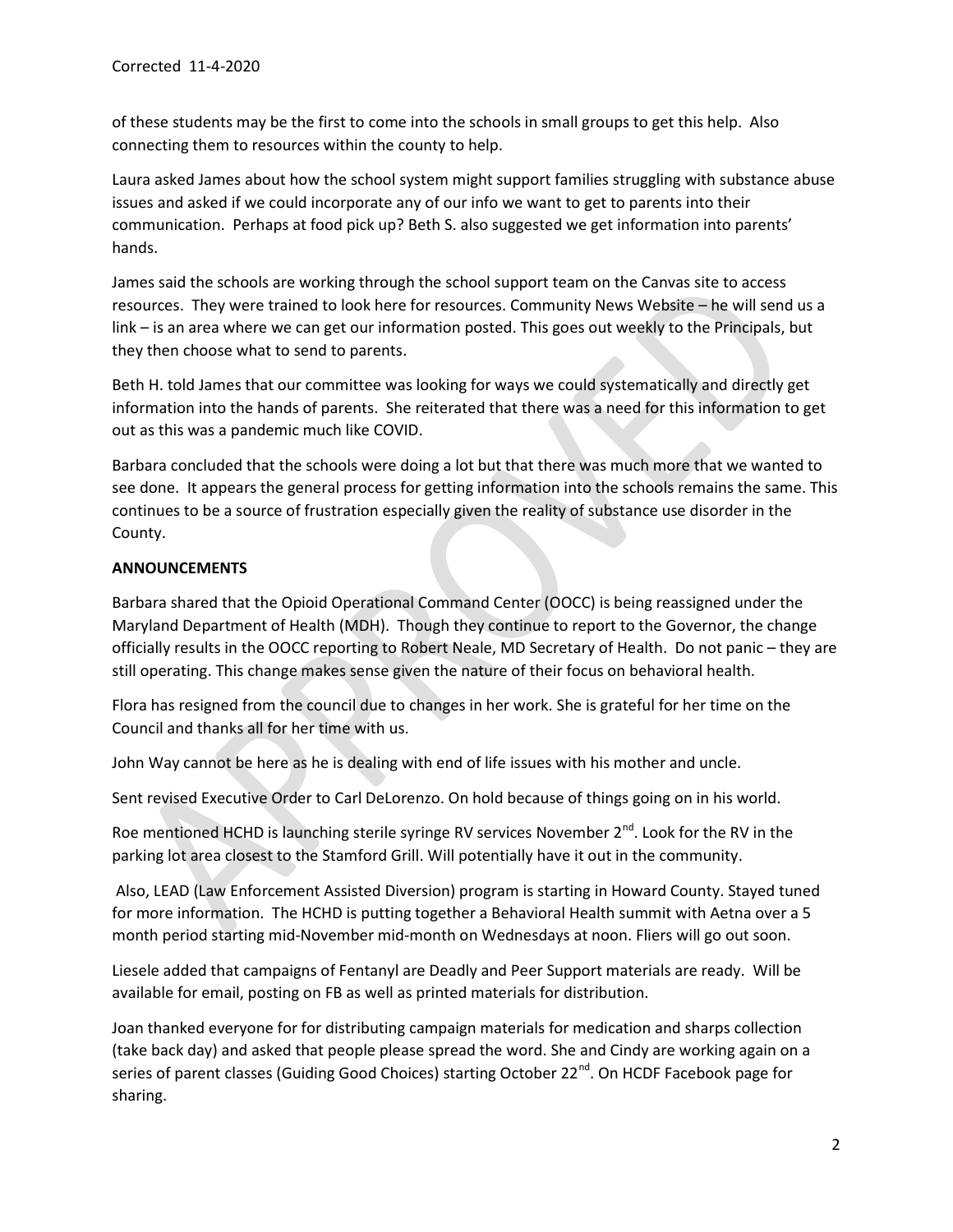Debbie asked if Joan had heard of Volunteens? Perhaps they would help Joan and Cindy distribute.

#### FIRST RESPONDERS APPRECIATION DAY

Barbara shared the planning document so we could see the OCCC and ROSC collaboration and intersection.

Teron shared that the groups (OCCC and ROSC) had collaborated to keep their foot on the gas to ensure all details for the event are professionally managed. Making sure the focus is correct and does not get watered down and that the OCCC owns the event. We want this to be visible to our HC community.

As this grows in years to come, we may hand it off to ROSC when the OCCC concludes. OCCC members need to volunteer to help. The event will be live streamed so everyone can be involved at some level.

Barbara shared that Governor Hogan had been invited; we await confirmation. The event is scheduled for October  $28<sup>th</sup>$  at 9:30 am.

The committee is creating Certificates of Recognition. 9:30 event is with CE, Chiefs – PD, FRS, Sheriff, and Detention. Still working out the number of folks who will be there due to COVID.

Main location is the George Howard Building. 30-minute presentation then people at other locations would present certificates. Yard signs for stations. Barbara is submitting a plan to Carl for funds. Total cost is estimated to be \$300 at this time.

Jack asked how it would work for 17 locations to be included. Barbara said there would probably be 4 – 5 locations. These would be immediately after 30 minute ceremony at the George Howard building. Certificates of Recognition will be presented at each location; these would be happening concurrently at each location. Immediately following pictures taken at the various sites are be emailed to Lisa DeHernandez at HCHD. She will be putting a slide show together so the event(s) get out to the community.

Joanie asked how we could allow people to show their appreciation. Beth S said when they did the event in Carroll County, they found someone in recovery that was saved by FRS. They could meet the person who saved them and show that they now have a wonderful life. Beth H suggested this could be prerecorded and included in the event.

Debbie also suggested that people could be involved by having red balloons out to support first responders. Beth S said this would be awesome and people feed off of one another. Joanie said we might use another color pre-election. Barbara said we might use R, W and B or purple. Debbie said she liked purple because of the connotation that color has in relation to the OCCC and Opioid crisis.

Teron suggested we include Lisa DeHernandez, Scott Peterson (COEX PR) in the conversation about the video, and/or about the Governor's presentation to be included later.

Lots of committee members volunteered to help at the event itself and to create a Facebook Page for the event, etc.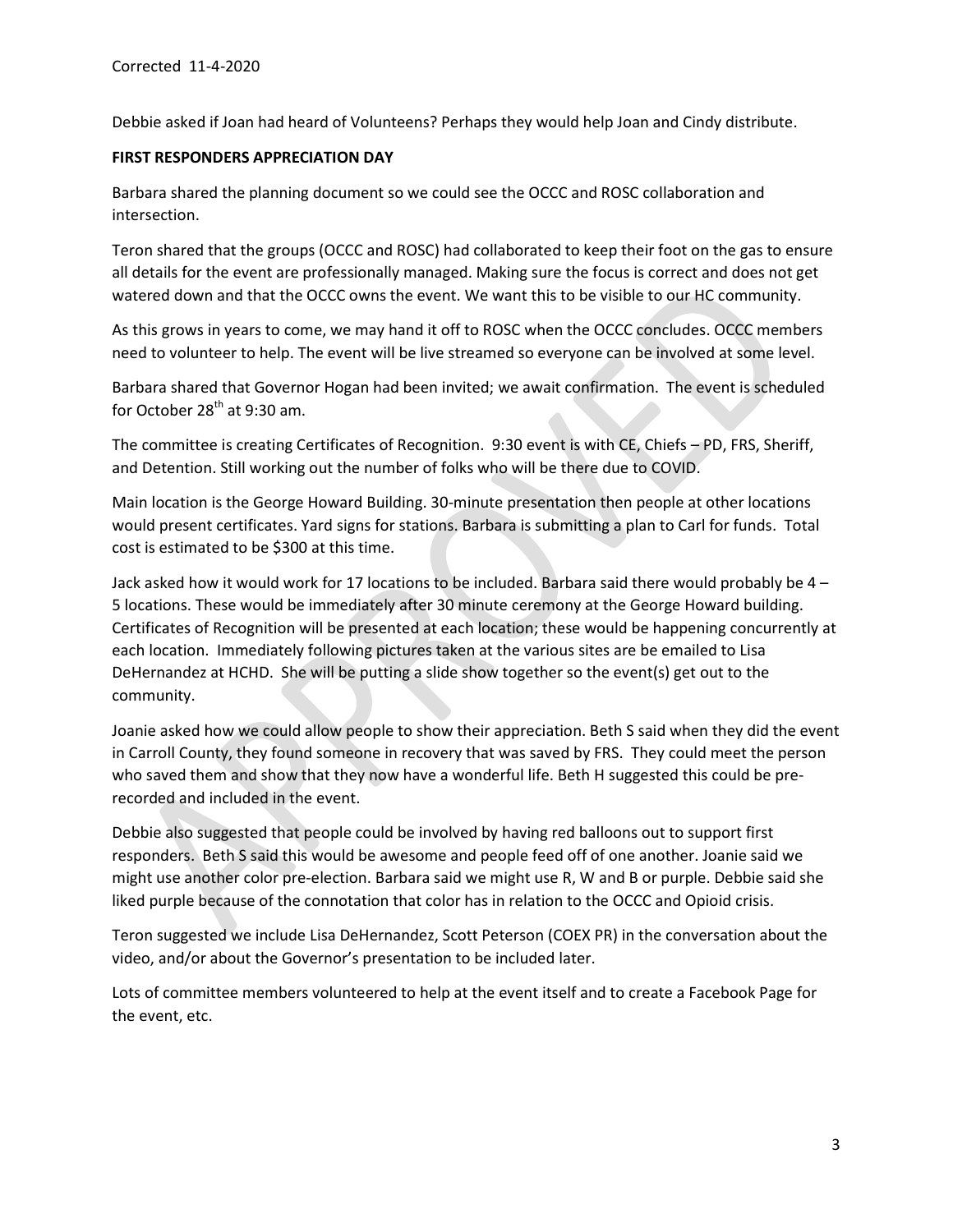## OTHER ISSUES

Roe and Barbara discussed additional funding resources that are becoming available from the Federal government (SAMSHA). Barbara said the MD budget hearings will be interesting in terms of the impact of COVID. These General Assembly hearings are open for anyone interested.

Teron shared that data recently made available shows the numbers are not favorable. 64% jump in overdose deaths in Howard County, for example. This reminds us that the work we have been doing and continue to do is critical. Relapses, new drugs of choice and now stimulants – cocaine and fentanyl together – is exploding across the country and here in Howard County as well.

Barbara will forward this data. She sent information from this week's meeting of the Lieutenant Governor's Commission to Study Mental and Behavioral Health; she will continue to send any information to all.

Debbie noticed that the CE posted about "constructing a new treatment center"; she found language interesting since it is not yet under way.

Roe mentioned hearing a change regarding use of the "211 press 1" program. Instead folks were encouraged to refer callers to the local crisis number. For HC this is our Grassroots Crisis Center. Katie indicated that given how the system currently works, they do get a vast majority of calls coming in via the 211 system. So for HC, we might not experience much change. However, many of us in our various work outside OCCC as well as our OCCC efforts have focused heavily on promoting 211 press 1 campaigns.

Joanie said that this is ridiculous and ironic. 211 is easy and can be remembered. Many present have invested years on this issue – families in crisis are not going to remember or perhaps even know their local crisis number. This is a key issue for OCCC efforts. Barbara will research for more information.

Roe was to use existing materials and make updates at the next printing. Sean suggested we tell the folks in charge the impact of this decision.

## VIA CHAT – Information captured:

Sent via chat from James - Community New Page: HCPSS has a Community News page where nonprofit organizations can distribute information through the school system for posting. We are trying to drive parents and community members to this page so they can connect directly with nonprofits to receive educational supports outside of the school day. It would be great if you could submit this information to get your programs posted on the page. Requests to disseminate information are processed through the HCPSS Public Information Office - publicinfo@hcpss.org so please reach out to them directly if you have questions about posting. https://help.hcpss.org/

## https://www.hcpss.org/coronavirus/#mental-health

## https://www.hcpss.org/about-us/handbook/support-services/

Jack K. reported that he "wanted to let everyone know that the State will continue funding our Medication Assisted Treatment Program at the Detention Center. The funding is for \$381,396.00. This is great news. The Health Department and Silverman Clinic have been key partners in making this happen. Thanks to Roe and Teron"